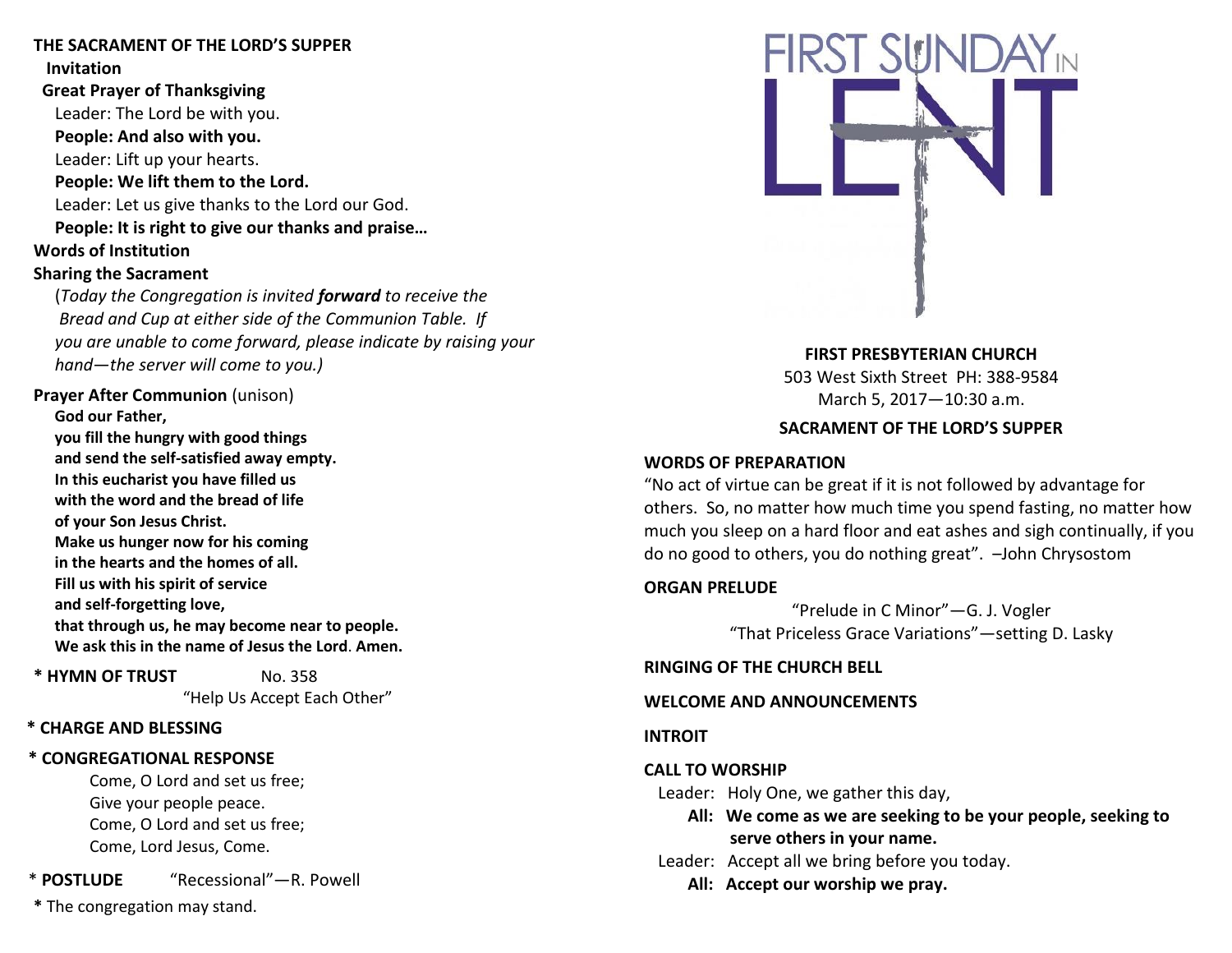#### **\*HYMN OF PRAISE** No. 438

 "Blest Be the Tie That Binds" *(Prayer Request cards are collected by the Usher.)*

### **\*PRAYER OF CONFESSION** (unison)

 **Merciful Christ, we come this day to say sorry for those times when We have chosen not to love our neighbor as we love ourselves. We come to say sorry for the times when we have walked by on the other side. We come to ask your forgiveness for the times when we have chosen to assume rather than assist; to condemn rather than care. Gracious Spirit, as we gather for worship this day may we be challenged to be better neighbors, to show our faith in action and to show our love to all. So be it. Amen.**

#### **\*SILENT PRAYER**

#### **\*ASSURANCE OF PARDON**

Leader: Hear the Good News.

- **People: God hears us always, and knows what we need even when we do not.**
- Leader: Receive assurance of the Lord's absolution, put your trust in the new covenant promised and guaranteed to us through Jesus Christ, our Savior. Amen.

## **\*PRAYER RESPONSE - Gloria Patri**

 **Glory be to the Father and to the Son and to the Holy Ghost. As it was in the beginning, is now and ever shall be, world without end, Amen, Amen.**

#### **A TIME FOR YOUNG DISCIPLES**

**OLD TESTAMENT LESSON** Psalm 15 (read responsively)

**JUBELLATION RINGERS ANTHEM** 

"When I Survey the Wondrous Cross"—arr. by L. Larson

**NEW TESTAMENT LESSON** Luke 10: 25-42

Leader: The Word of the Lord.

**People: Thanks be to God!**

**\*HYMN OF HOPE** "I'm Not Alone" (Insert)

#### \***AFFIRMATION OF FAITH** (Confession of 1967)

 **God's sovereign love is a mystery beyond the reach of man's mind. Human thought ascribes to God superlatives of power, wisdom, and goodness. But God reveals his love in Jesus Christ by showing power in the form of a servant, wisdom in the folly of the cross, and goodness in receiving sinful men. The power of God's love in Christ to transform the world discloses that the Redeemer is the Lord and Creator who made all things to serve the purpose of his love.**

#### **PRAYERS OF THE PEOPLE**

| <b>Petitions</b>  |                   |
|-------------------|-------------------|
| Pastoral Prayer   |                   |
| The Lord's Prayer | (p. 16 in hymnal) |
| Response          |                   |

#### **WORSHIP THROUGH TITHES AND OFFERINGS**

**Offertory:** "Come, Ye Sinners, Poor and Needy"—setting E. Childs **\*Doxology** No. 591 Praise God, from whom all blessings flow; Praise Christ, all people here below; Praise Holy Spirit evermore; Praise Triune God, whom we adore. Amen. **\*Prayer of Dedication** Leader: As we offer these gifts of ourselves and our money, **All: may all that we give be used to further the work of your Church,** Leader: in showing care and compassion to our sisters and Brothers in need **All: now and always. Amen.**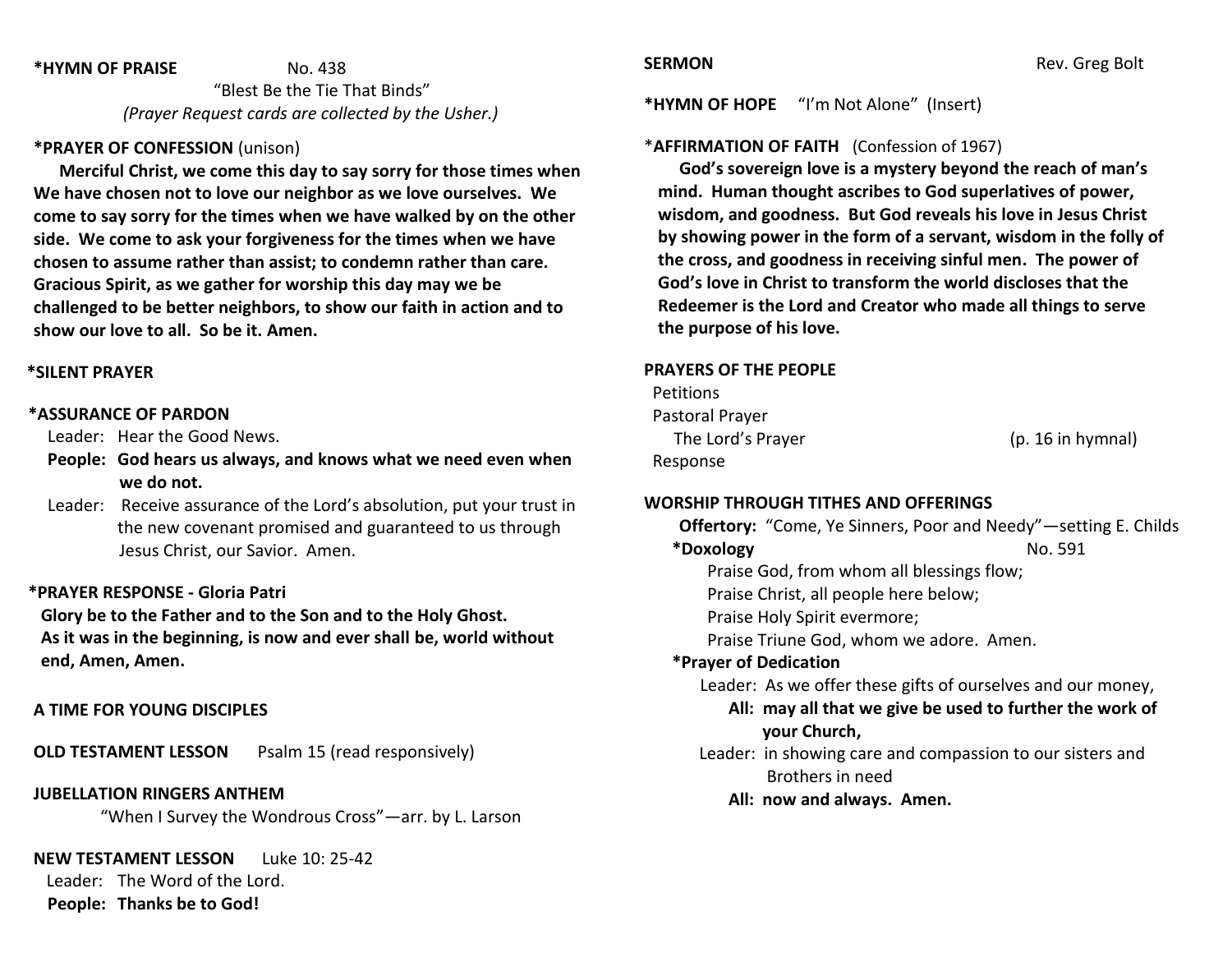#### **Luke 10:25-42**

25 Just then a lawyer stood up to test Jesus. 'Teacher,' he said, 'what must I do to inherit eternal life?' <sup>26</sup>He said to him, 'What is written in the law? What do you read there?' <sup>27</sup>He answered, 'You shall love the Lord your God with all your heart, and with all your soul, and with all your strength, and with all your mind; and your neighbour as yourself.' <sup>28</sup>And he said to him, 'You have given the right answer; do this, and you will live.'

29 But wanting to justify himself, he asked Jesus, 'And who is my neighbour?' 30 Jesus replied, 'A man was going down from Jerusalem to Jericho, and fell into the hands of robbers, who stripped him, beat him, and went away, leaving him half dead. <sup>31</sup>Now by chance a priest was going down that road; and when he saw him, he passed by on the other side.  $32$ So likewise a Levite, when he came to the place and saw him, passed by on the other side.  $33$ But a Samaritan while travelling came near him; and when he saw him, he was moved with pity.  $34$ He went to him and bandaged his wounds, having poured oil and wine on them. Then he put him on his own animal, brought him to an inn, and took care of him. <sup>35</sup>The next day he took out two denarii, gave them to the innkeeper, and said, "Take care of him; and when I come back, I will repay you whatever more you spend." <sup>36</sup>Which of these three, do you think, was a neighbour to the man who fell into the hands of the robbers?' <sup>37</sup>He said, 'The one who showed him mercy.' Jesus said to him, 'Go and do likewise.'

38 Now as they went on their way, he entered a certain village, where a woman named Martha welcomed him into her home. <sup>39</sup>She had a sister named Mary, who sat at the Lord's feet and listened to what he was saying.  $40$ But Martha was distracted by her many tasks; so she came to him and asked, 'Lord, do you not care that my sister has left me to do all the work by myself? Tell her then to help me.' <sup>41</sup>But the Lord answered her, 'Martha, Martha, you are worried and distracted by many things; <sup>42</sup>there is need of only one thing. Mary has chosen the better part, which will not be taken away from her.'

## **Psalm 15** (read responsively)

- $1$  O LORD, who may abide in your tent? Who may dwell on your holy hill?  $2$  Those who walk blamelessly, and do what is right,
- and speak the truth from their heart;
- who do not slander with their tongue, and do no evil to their friends, nor take up a reproach against their neighbours;
- 4 in whose eyes the wicked are despised, but who honour those who fear the LORD; who stand by their oath even to their hurt;
- who do not lend money at interest, and do not take a bribe against the innocent. Those who do these things shall never be moved.

#### **THE CONGREGATION'S MISSION:**

"First Presbyterian Church of Red Wing is a congregation that seeks to grow in the love of Jesus Christ and to share that love with the community and the world."

|                | <b>PARTICIPANTS</b>    |
|----------------|------------------------|
| In Ministry    | The Congregation       |
| Choir Director | Peter Dulak            |
| Pianist        | Lynn Dulak             |
| Organist       | JoAnne McNamara        |
| Pastor         | The Rev. Greg Bolt     |
| Pastor         | The Rev. Heidi Bolt    |
| Lay Leader     | <b>Scott Halverson</b> |

**FRIENDS AND GUESTS:** Welcome to First Presbyterian Church. May God's presence be with us and God's blessings be upon us as we worship together today. Please join us for refreshments at 11:30 a.m. in the Fellowship Hall (lower level).

#### **PRAYER REQUESTS:**

Blue Prayer Request cards may be completed and given to an usher or placed in the basket at the Sanctuary door

**SUNDAY MORNING ADULT ED DISCUSSION GROUP…** meets every **Sunday morning at 9:15** (until 10:00) in the Conference Room. Each week a different topic is discussed, based upon relating current events, life issues, or theological topics to Christian faith. Come by and join in to deepen, broaden, and refresh your faith in Christ.